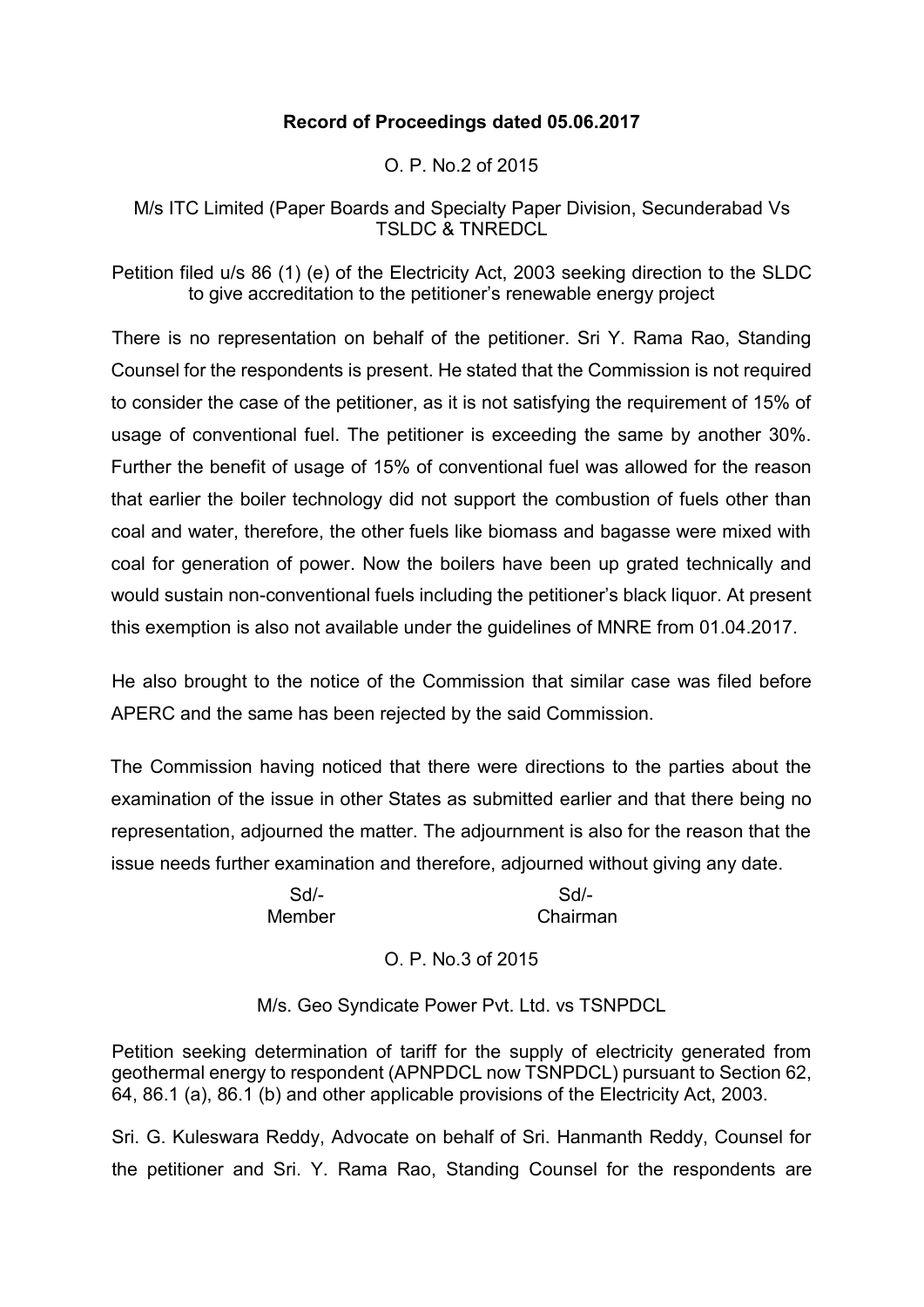present. The advocate for the petitioner stated that the counsel on record is unable to attend the hearing as he is out station. He is not in a position to explain the case and seeks adjournment. On the other hand, the standing counsel expressed a view that the Commission already directed the petitioner to place before it a comprehensive report for undertaking for determination of tariff, which is not done till date. Even otherwise at the rate proposed by the petitioner, the DISCOMs are not inclined to procure the said power. Therefore, the Commission may decide the matter.

The Commission having considered the request of the advocate, adjourned the matter without giving any date.

Sd/- Sd/- Member Chairman

> O. P. No. 6 of 2015 And I. A. No. 28 of 2015

M/s Rithwik Power Projects Limited vs TSNPDCL

Petition filed seeking directions to the Licensee for payment of tariff for the additional capacity of 1.5 MW at the rate being paid to existing 6 MW power plant.

Filed an I.A seeking to amend the title in the original petition.

There is no representation on behalf of the petitioner. Sri. Y. Rama Rao, Standing Counsel for the respondent is present. The counsel for the respondent stated that the Commission had already directed the petitioner to take steps to enter into PPA and that no adjournment will be given on the next date of hearing.

The Commission having considered the request of the advocate, adjourned the matter without giving any date.

Sd/- Sd/- Member Chairman

> O. P. No. 32 of 2015 And I. A. No. 05 of 2015

M/s Tata Power Trading Company Ltd. vs DISCOMS and APTRANSCO

Petition seeking the illegal and wrongful deductions towards illegal compensation claim for supply of short term power. IA filed by the petitioner seeking directions for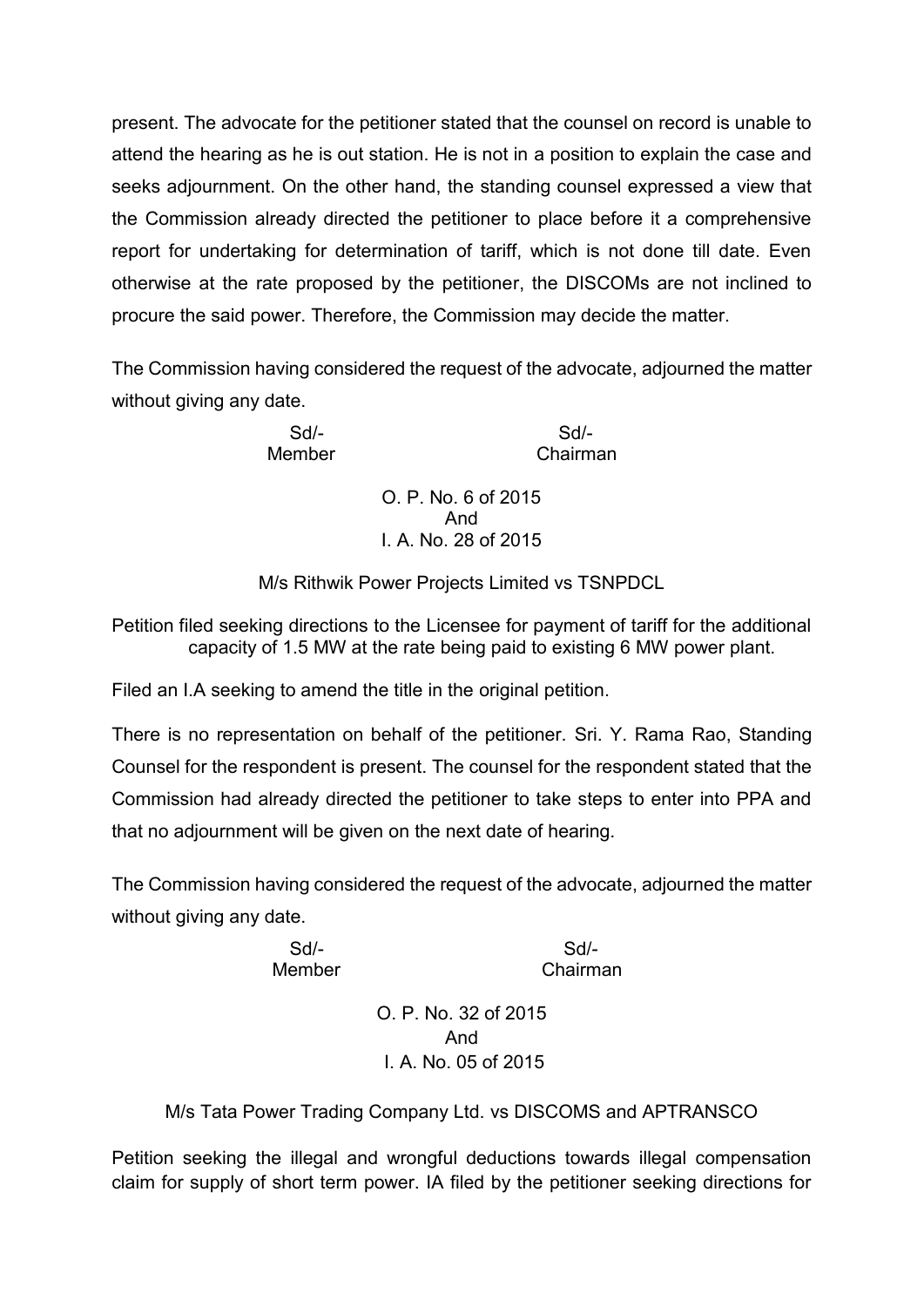release of the amounts on productions of bank guarantee pending disposal of the main OP.

I. A. seeking interim directions.

There is no representation on behalf of the petitioner. Sri. Y. Rama Rao, Standing Counsel for the respondents is present. He stated that the matter involves jurisdiction issue, for which a finding has been given by the Commission by order dated 31.10.2016 in O. P. No. 25 of 2015 and batch. The said finding is subjudice before the Hon'ble High Court of Hyderabad for the States of Telangana and Andhra Pradesh. He also stated that in the transfer petitions filed by M/s. GMR Vemagiri Power Generation Limited, the Hon'ble Supreme Court required the Hon'ble High Court to hear and dispose of the writ petitions pending before it within a period of six months from 20.04.2017. He informed the Commission that a specific mention was made before the Hon'ble High Court for taking of the matters pending before it, however, the Hon'ble High Court declined to consider the request, however, a further mention is likely to be made by the counsel for the petitioners before the Hon'ble High Court for fixing a date during the course of this week. Therefore, he requested the Commission to adjourn the matter by six months, or else give liberty to the licensees to file an application for hearing as soon as the Hon'ble High Court disposes the matters pending before it.

The Commission having considered the submissions of the counsel for the respondent, adjourned the matter without giving any date.

> Sd/- Sd/- Member Chairman O. P. No. 34 of 2015 And

I. A. No. 17 of 2015 and I. A. No. 17 of 2017 and I. A. No. 18 of 2017

Indian Wind Power Association vs NEDCAP, APCPDCL & APTRANSCO

Petition seeking issuance of regulation for determination of RE Tariff based on CERC terms and conditions for tariff determination from renewable sources regulation dated 16.09.2009 for procurement of wind energy by distribution licensee.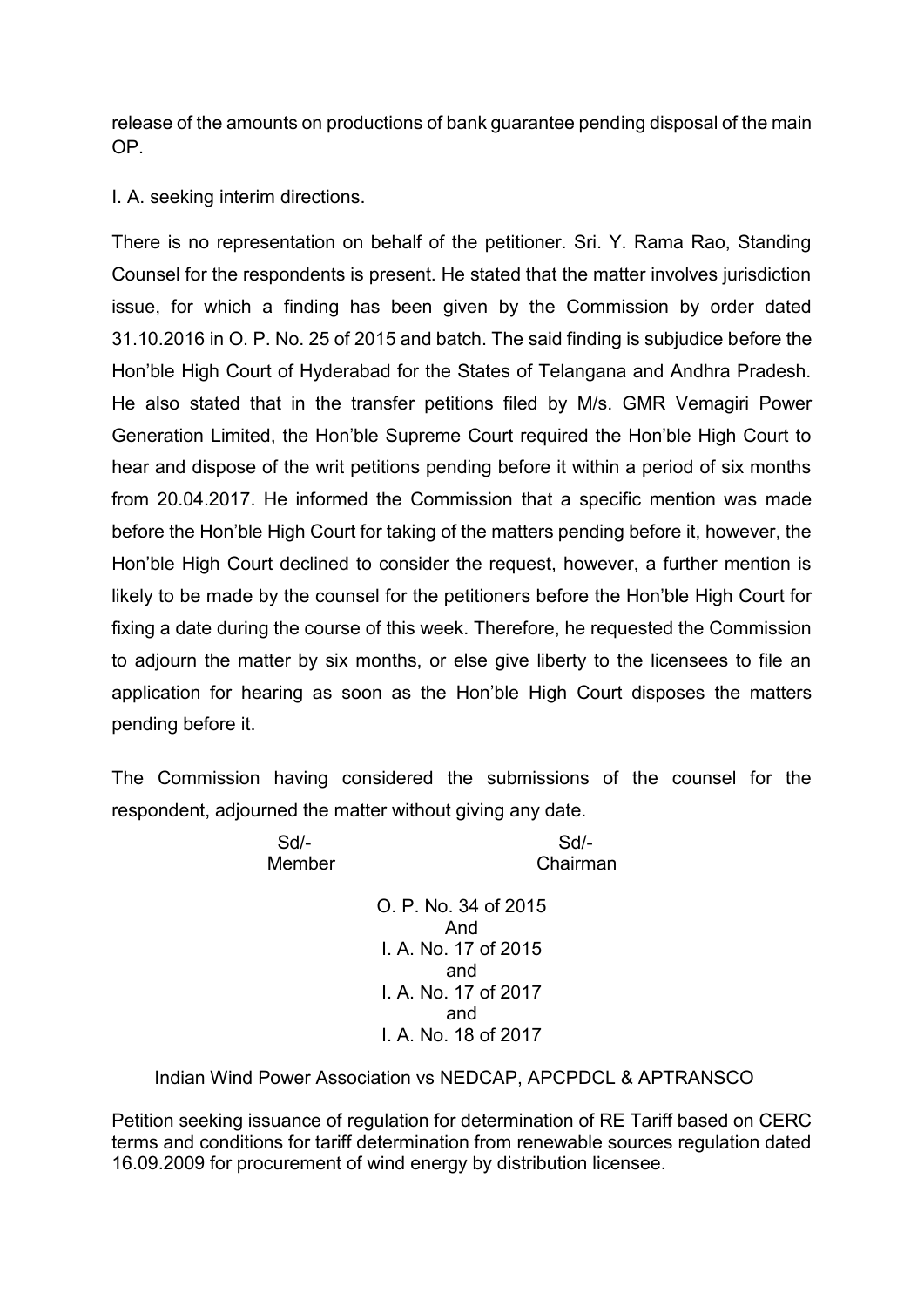I. A. No. 17 of 2015 seeking to implead the petitioners as party / respondents in I. A. No. 17 of 2015

I. A. No. 17 of 2017 seeking the petitioners in I. A. No. 17 of 2015 to amend the title in I. A. No. 17 of 2015 and substitute new parties as respondents in it.

I. A. No. 18 of 2017 seeking to amend the title to the original petition by substituting the respondents No. 4 to 6 in place of respondents No. 1 to 3.

Sri. Sailendra, Co-ordinator of the petitioner association and also the representative of M/S. Mytrah Power Energy, Sri T. Srinivasulu, Project Director for TNREDCL and Sri. Y Rama Rao, Standing Counsel for the respondents are present. The representative of the association stated that the counsel for the petitioner is unable to attend the hearing due to ill-health and therefore, the same may be adjourned to another date. He also requested the Commission to proceed in the matter despite the fact that there is no policy as yet, as tariff determination is not linked to policy.

To a particular question about leaving the tariff to competitive bidding price discovery, he stated that nothing stops the Commission from determining the tariff but it could be used only as a ceiling tariff. Some other Commissions have already determined the tariff as such for wind projects. On the question of disposing of the petition in as is various condition without any orders and giving liberty for filing fresh petition after the policy is announced by the government, the representative replied in the negative.

The standing counsel for the respondents pointed out that the national tariff policy requires bidding process to be adopted in renewable energy also.

The Commission having regard to the several factors, which are not enabling it to proceed further in the matter, has adjourned the hearing without indicating any date.

> Sd/- Sd/- Member Chairman

> > O. P. No. 35 of 2015 And I. A. No. 19 of 2017

M/s Axis Wind Energy Limited & 6 others vs GoAP & 6 others

Petition seeking framing guidelines determining evacuation policy and wheeling charges for captive generation or sale to third parties.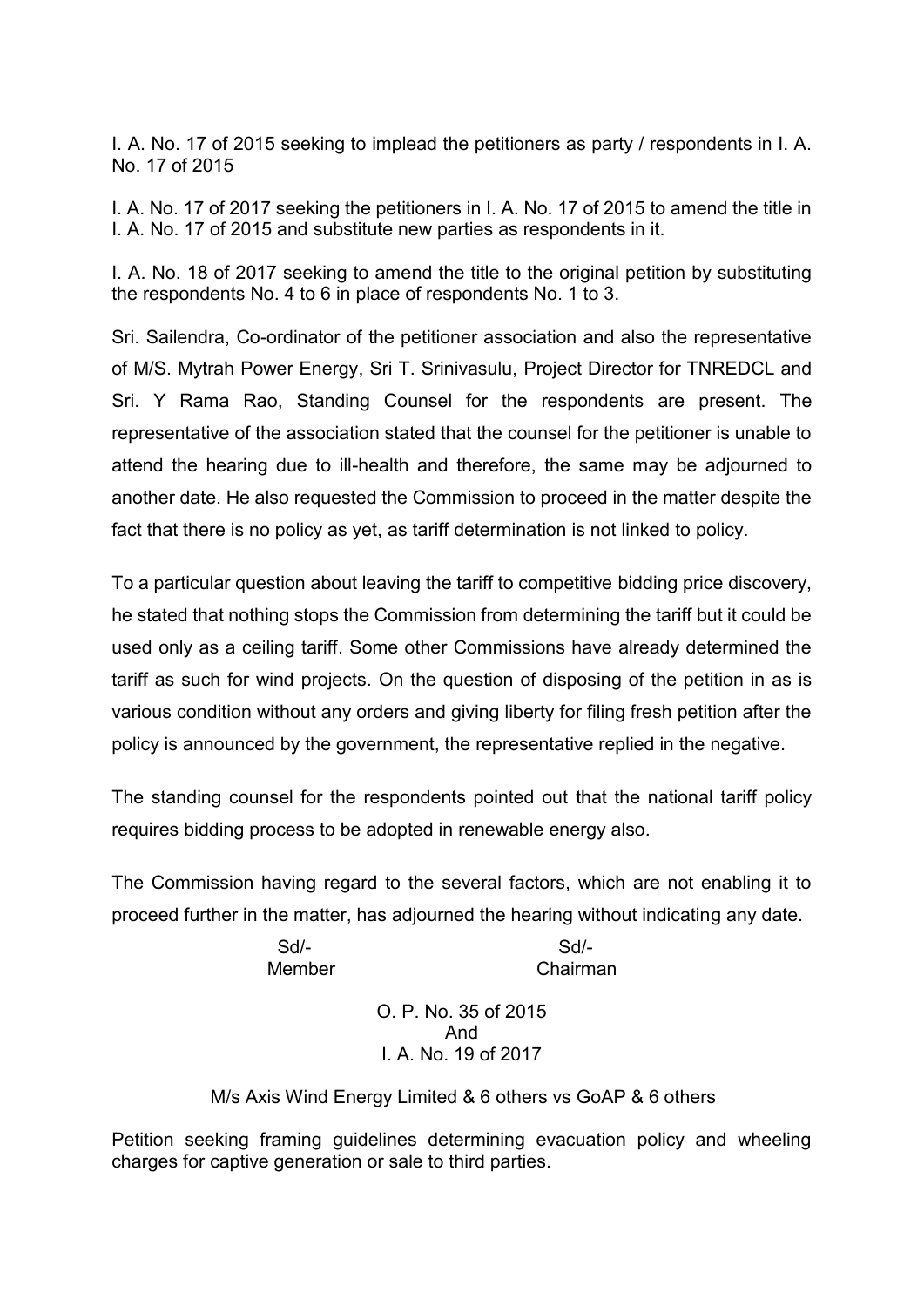I. A. seeking amendment the title shown in the petition by deleting tespondents No. 5 & 6 and adding Respondents No. 8 to 10.

There is no representation on behalf of the petitioner. Sri. Y. Rama Rao, Standing Counsel for the respondents is present. The representative of the petitioner in O. P. No. 34 of 2015 has stated that the counsel appearing for the petitioner in this case is unable to attend the hearing, therefore, the same may be adjourned.

In view of the adjournment of similar matter, the Commission adjourned this matter also without giving any date.

Sd/- Sd/- Member Chairman

## O. P. No. 36 of 2015

## DISCOMS vs M/s GMR Vemagiri Power Generation Ltd.

Petition filed by the petitioners requesting the commission to ascertain the losses of respondent, if any, and to fix up the rate of additional fixed charges and the period for truing-up to make good of the alleged losses if any, after duly considering the claim of petitioners for extension of PPA period and to issue consent to the proposed amendments as per the Commission orders dated 05.12.2009 to the amended agreement to the PPA dated 02.05.2007 and 18.06.2003.

There is no representation on behalf of the respondent. Sri. Y. Rama Rao, Standing Counsel for the petitioners is present. He stated that the matter involves jurisdiction issue, for which a finding has been given by the Commission by order dated 31.10.2016 in O. P. No. 25 of 2015 and batch. The said finding is subjudice before the Hon'ble High Court of Hyderabad for the States of Telangana and Andhra Pradesh. He also stated that in the transfer petitions filed by the respondent herein, the Hon'ble Supreme Court required the Hon'ble High Court to hear and dispose of the writ petitions pending before it within a period of six months from 20.04.2017. He informed the Commission that a specific mention was made before the Hon'ble High Court for taking of the matters pending before it, however, the Hon'ble High Court declined to consider the request, however, a further mention is likely to be made by the counsel for the petitioners before the Hon'ble High Court for fixing a date during the course of this week. Therefore, he requested the Commission to adjourn the matter by six months, or else give liberty to the licensees to file an application for hearing as soon as the Hon'ble High Court disposes the matters pending before it.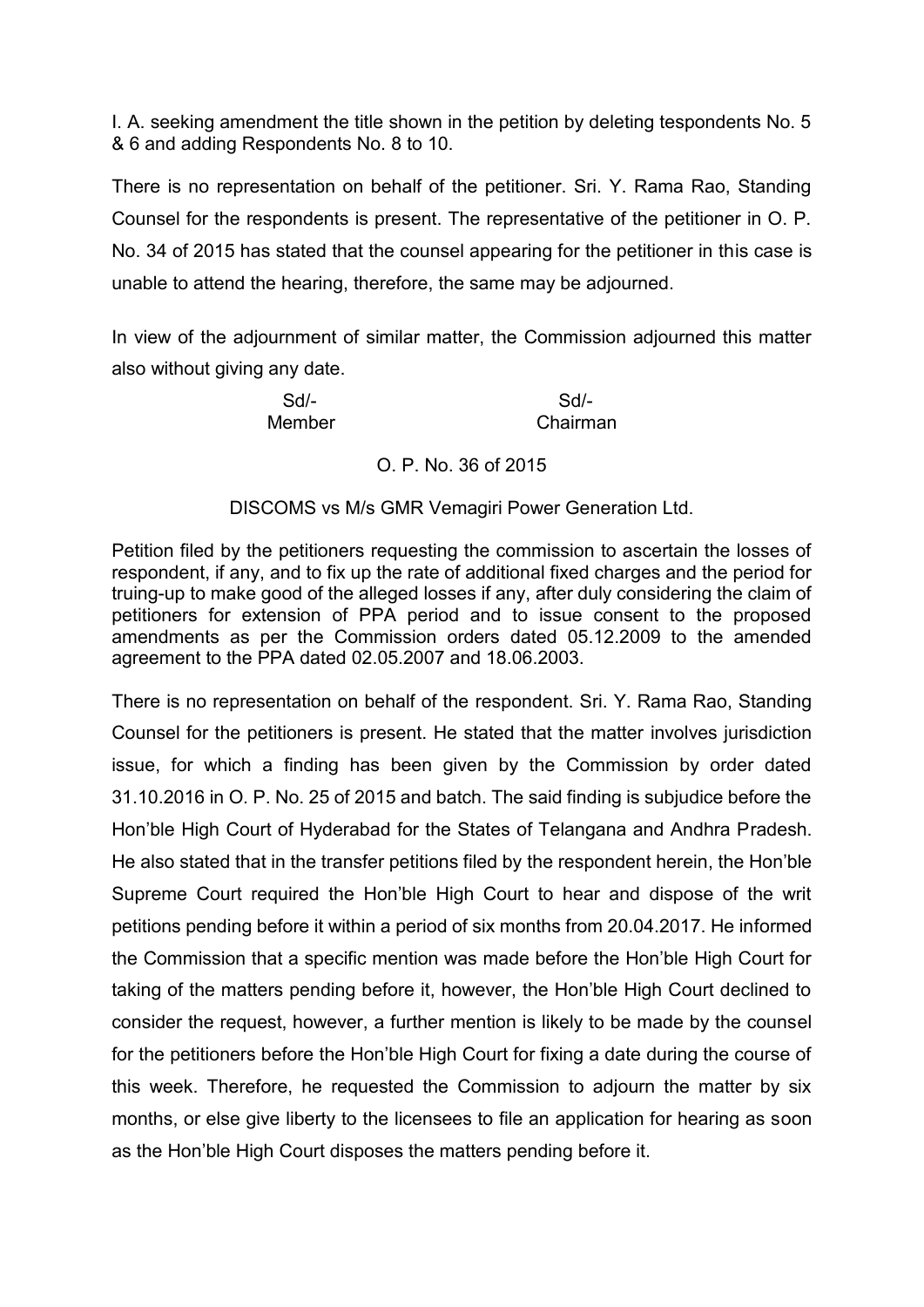The Commission having considered the submissions of the counsel for the petitioners, adjourned the matter without giving any date.

Member Chairman

Sd/- Sd/-

#### O. P. No. 37 of 2015

#### M/s G M R Vemagiri Power Generation Ltd. vs DISCOMs

Petition u/s 86 (1) (b) and (f) of the Electricity Act, 2003 seeking consent of the Commission to the amendments to the PPA as proposed by the parties in terms of order dated 05.12.2009. However, in its order dated 27.08.2012 in OP (SR) No. 71 of 2011, Commission decided to ascertain losses of the petitioner, if any, in the first instance.

There is no representation on behalf of the petitioner. Sri. Y. Rama Rao, Standing Counsel for the respondents is present. He stated that the matter involves jurisdiction issue, for which a finding has been given by the Commission by order dated 31.10.2016 in O. P. No. 25 of 2015 and batch. The said finding is subjudice before the Hon'ble High Court of Hyderabad for the States of Telangana and Andhra Pradesh. He also stated that in the transfer petitions filed by the petitioner herein, the Hon'ble Supreme Court required the Hon'ble High Court to hear and dispose of the writ petitions pending before it within a period of six months from 20.04.2017. He informed the Commission that a specific mention was made before the Hon'ble High Court for taking of the matters pending before it, however, the Hon'ble High Court declined to consider the request, however, a further mention is likely to be made by the counsel for the petitioners before the Hon'ble High Court for fixing a date during the course of this week. Therefore, he requested the Commission to adjourn the matter by six months, or else give liberty to the licensees to file an application for hearing as soon as the Hon'ble High Court disposes the matters pending before it.

The Commission having considered the submissions of the counsel for the respondent, adjourned the matter without giving any date.

> Sd/- Sd/- Member Chairman

O. P. No. 38 of 2015

M/s M/s GMR Vemagiri Power Generation Ltd. & DISCOMS & APPCC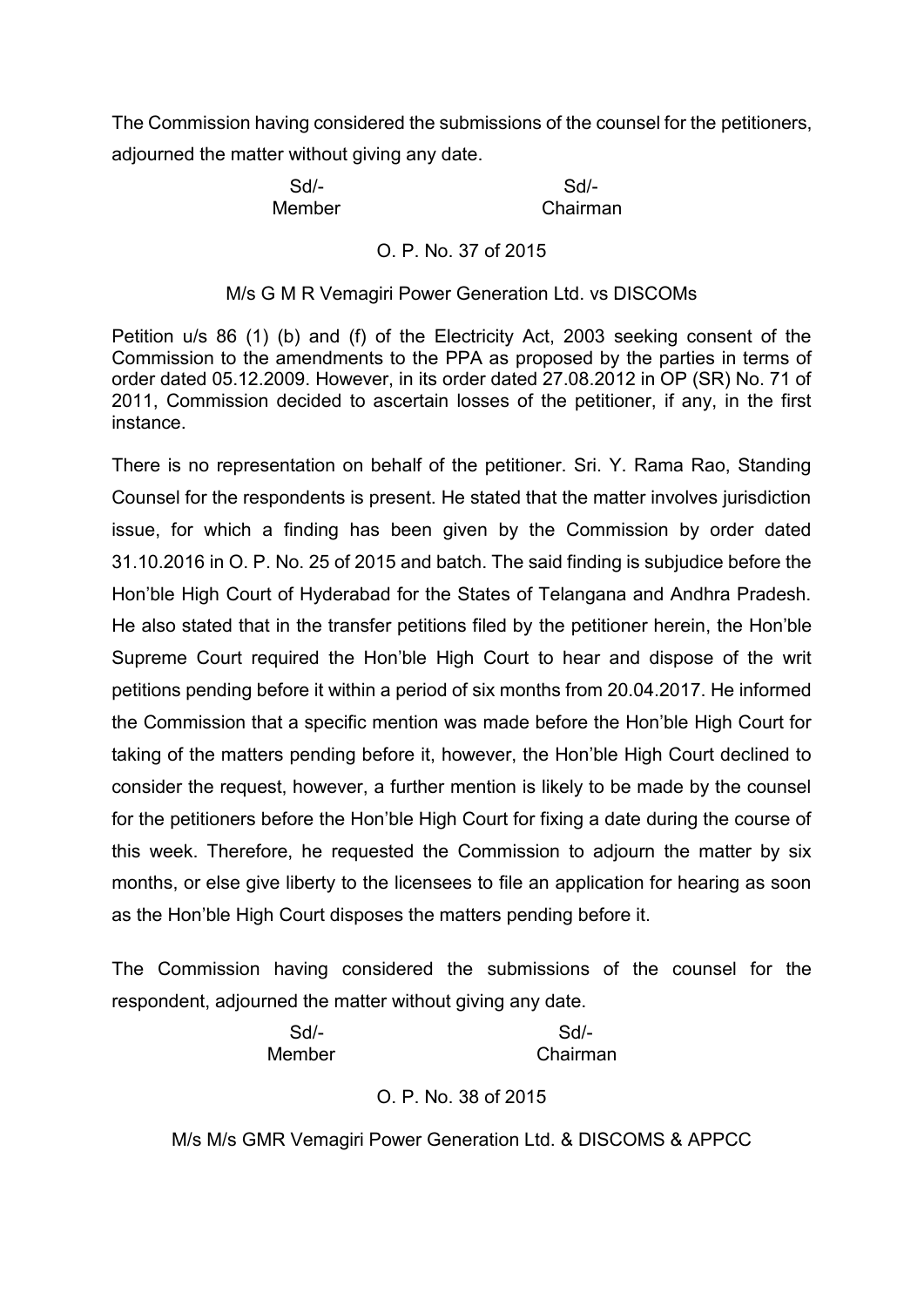Petition u/s 86 (1) (f) of the Electricity Act, 2003 claiming compensation of Rs. 447 crs (on NPV basis as on COD) towards loss of capacity charges for the period upto 10.04.2009.

There is no representation on behalf of the petitioner. Sri. Y. Rama Rao, Standing Counsel for the respondents is present. He stated that the matter involves jurisdiction issue, for which a finding has been given by the Commission by order dated 31.10.2016 in O. P. No. 25 of 2015 and batch. The said finding is subjudice before the Hon'ble High Court of Hyderabad for the States of Telangana and Andhra Pradesh. He also stated that in the transfer petitions filed by the petitioner herein, the Hon'ble Supreme Court required the Hon'ble High Court to hear and dispose of the writ petitions pending before it within a period of six months from 20.04.2017. He informed the Commission that a specific mention was made before the Hon'ble High Court for taking of the matters pending before it, however, the Hon'ble High Court declined to consider the request, however, a further mention is likely to be made by the counsel for the petitioners before the Hon'ble High Court for fixing a date during the course of this week. Therefore, he requested the Commission to adjourn the matter by six months, or else give liberty to the licensees to file an application for hearing as soon as the Hon'ble High Court disposes the matters pending before it.

The Commission having considered the submissions of the counsel for the respondent, adjourned the matter without giving any date.

| $Sd$ - | Sd       |
|--------|----------|
| Member | Chairman |

#### O. P. No. 42 of 2015

M/s M/s Penna Cement Industries Ltd. vs APTRANSCO, APPCC& DISCOMS

Petition u/s 86 (1) (f) of the Electricity Act, 2003 seeking to recover the amount Rs. 2,66,34,295/- towards pending dues on account of supply of electricity.

There is no representation on behalf of the petitioner. Sri. Y. Rama Rao, Standing Counsel for the respondents is present. He stated that the matter involves jurisdiction issue, for which a finding has been given by the Commission by order dated 31.10.2016 in O. P. No. 25 of 2015 and batch. The said finding is subjudice before the Hon'ble High Court of Hyderabad for the States of Telangana and Andhra Pradesh. He also stated that in the transfer petitions filed by M/s. GMR Vemagiri Power Generation Limited, the Hon'ble Supreme Court required the Hon'ble High Court to